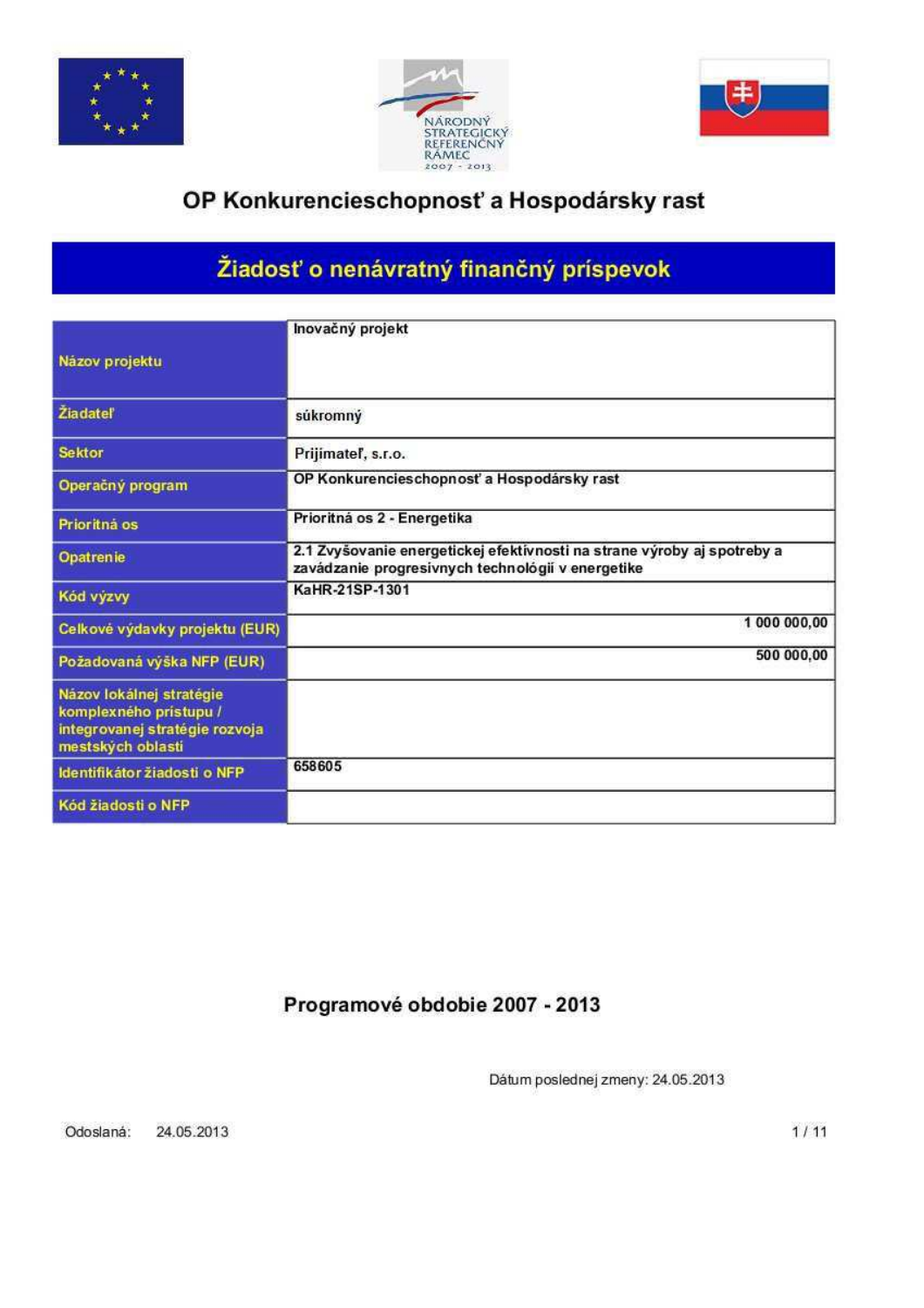| Názov                 |                     |            |         |              |          |            |     |              |                                 |       |
|-----------------------|---------------------|------------|---------|--------------|----------|------------|-----|--------------|---------------------------------|-------|
| Prijimateľ, s.r.o.    |                     |            |         |              |          |            |     |              |                                 |       |
| Sidlo                 |                     |            |         |              |          |            |     |              |                                 |       |
| <b>PSC</b>            | Obec                |            |         | Ulica        |          |            |     |              |                                 | Cislo |
| 974 01                | Banská Bystrica     |            |         | Námestie SNP |          |            |     |              |                                 |       |
| Stat                  |                     |            | Sektor  |              |          |            |     | Právna forma |                                 |       |
|                       | Slovenská republika |            | verejný | X            | súkromný |            |     |              | spoločnosť s ručením obmedzeným |       |
| ICO                   |                     | <b>DIC</b> |         |              |          | Platca DPH |     |              | <b>IC DPH</b>                   |       |
| 0060066<br>2021000000 |                     |            |         | ΧI           | áno      |            | nie | SK2021000000 |                                 |       |
|                       | Internetová stránka |            |         |              |          |            |     |              |                                 |       |
|                       | www.prijimatel.sk   |            |         |              |          |            |     |              |                                 |       |

| 2. Statutárny orgán žiadateľa |       |                         |            |                |
|-------------------------------|-------|-------------------------|------------|----------------|
| Titul pred menom              | Meno  |                         | Priezvisko | Titul za menom |
| Ing.                          | Jožko |                         | Mrkvička   | CSc.           |
| Telefón (aj predvoľba)        |       | E-mail                  |            |                |
| +421480000002                 |       | jozko.mrkvicka@mrkva.sk |            |                |

| 3. Profil žiadateľa                                                                                                     |                                                   |
|-------------------------------------------------------------------------------------------------------------------------|---------------------------------------------------|
| Názov SK NACE                                                                                                           |                                                   |
| 1621-Výroba dosiek a drevených panelov                                                                                  |                                                   |
| Kód SK NACE                                                                                                             | Dátum vzniku žiadateľa                            |
| 1621                                                                                                                    | 28.08.1990                                        |
| Počet zamestnancov v trvalom pracovnom pomere ku koncu<br>posledného kalendárneho štvrťroka pred podaním žiadosti o NFP | Vedenie účtovníctva ku dňu podania žiadosti o NFP |
| 51-250                                                                                                                  | Podvojné                                          |

| Názov       |               |                                                        |                                                               |
|-------------|---------------|--------------------------------------------------------|---------------------------------------------------------------|
| Sidlo       |               |                                                        |                                                               |
| PSC         | Obec          | Ulica                                                  | Cislo                                                         |
|             | Názov SK NACE |                                                        |                                                               |
| Kód SK NACE |               | Počet zamestnancov v trvalom pracovnom pomere ku koncu | posledného kalendárneho štvrťroka pred podanim žiadosti o NFP |

|                  | Titul pred menom       | Meno            | Priezvisko              | Titul za menom |
|------------------|------------------------|-----------------|-------------------------|----------------|
| Ing.             |                        | Jožko           | Mrkvička                | CSc.           |
| Kontaktná adresa |                        |                 |                         |                |
| <b>PSC</b>       | <b>Obec</b>            |                 | Cislo<br>Ulica          |                |
| 974 01           |                        | Banská Bystrica | Námestie SNP            |                |
| Stat             |                        |                 | Funkcia                 |                |
|                  | Slovenská republika    |                 | generálny riaditeľ      |                |
|                  | Telefón (aj predvoľba) |                 | E-mail                  |                |
| +421480000002    |                        |                 | jozko.mrkvicka@mrkva.sk |                |

Odoslaná: 24.05.2013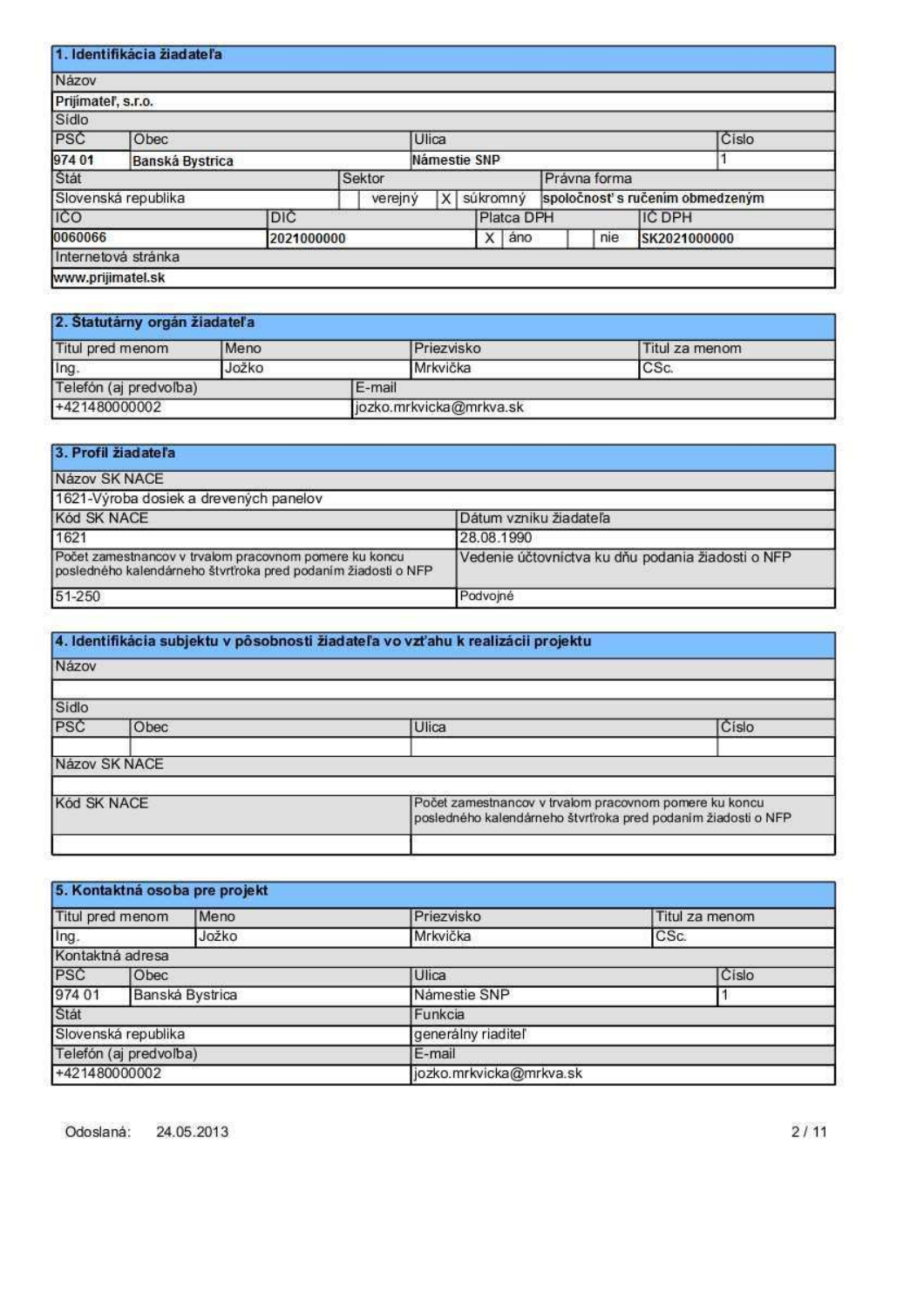#### 6. Partner(i) žiadateľa

### Bude žiadateľ pri realizácii projektu využívať inštitút partnerstva?

 $\sqrt{2}$  $\overline{X \mid \text{nie}}$ 

| 7. Projekt                                                                                                                              |                             |                                                                      |  |
|-----------------------------------------------------------------------------------------------------------------------------------------|-----------------------------|----------------------------------------------------------------------|--|
| Názov projektu                                                                                                                          |                             |                                                                      |  |
| Inovačný projekt                                                                                                                        |                             |                                                                      |  |
| Operačný program                                                                                                                        |                             |                                                                      |  |
| OP Konkurencieschopnosť a Hospodársky rast                                                                                              |                             |                                                                      |  |
| Kód výzvy<br>Názov lokálnej stratégie komplexného prístupu / integrovanej stratégie rozvoja<br>mestských oblastí                        |                             |                                                                      |  |
| KaHR-21SP-1301                                                                                                                          |                             |                                                                      |  |
| Číslo prioritnej osi                                                                                                                    | Názov prioritnej osi        |                                                                      |  |
| 2512002                                                                                                                                 | Prioritná os 2 - Energetika |                                                                      |  |
| Číslo opatrenia                                                                                                                         | Názov opatrenia             |                                                                      |  |
| 2512012<br>2.1 Zvyšovanie energetickej efektívnosti na strane výroby aj spotreby a zavádzanie<br>progresívnych technológií v energetike |                             |                                                                      |  |
| Prioritná téma                                                                                                                          |                             | Podiel prioritnej témy z<br>celkových výdavkov<br>projektu v %       |  |
| Obnoviteľné zdroje energie: biomasa                                                                                                     |                             | 100,00                                                               |  |
| Forma financovania                                                                                                                      |                             |                                                                      |  |
| Nenávratná dotácia                                                                                                                      |                             |                                                                      |  |
| Hospodárska činnosť                                                                                                                     |                             | Podiel hospodárskej<br>činnosti z celkových<br>výdavkov projektu v % |  |
| Nešpecifikované výrobné odvetvia<br>100,00                                                                                              |                             |                                                                      |  |
| Územná oblasť                                                                                                                           |                             |                                                                      |  |
| Mestské                                                                                                                                 |                             |                                                                      |  |
| Umiestnenie pomoci                                                                                                                      |                             |                                                                      |  |
| Banskobystrický kraj                                                                                                                    |                             |                                                                      |  |

| 8. Miesto realizácie projektu                 |                 |                               |              |       |
|-----------------------------------------------|-----------------|-------------------------------|--------------|-------|
| Región (NUTS II)                              |                 | Vyšší územný celok (NUTS III) |              |       |
| NUTS 2 Stredné Slovensko                      |                 | Banskobystrický kraj          |              |       |
| <b>Okres</b>                                  | Obec.           |                               | Ulica        | Číslo |
| Okres Banská Bystrica                         | Banská Bystrica |                               | Námestie SNP |       |
| Existencia marginalizovaných rómskych komunít |                 |                               |              |       |
|                                               |                 |                               |              |       |

| 9. Ciele projektu     |                                                                                                                            |
|-----------------------|----------------------------------------------------------------------------------------------------------------------------|
| Cieľ projektu         | Väzba na príslušný cieľ opatrenia                                                                                          |
| Cieľ projektu xxxxxxx | využívanie obnoviteľných zdrojov energie a efektívne<br>využívanie energie v priemysle a v službách na to<br>nadväzujúcich |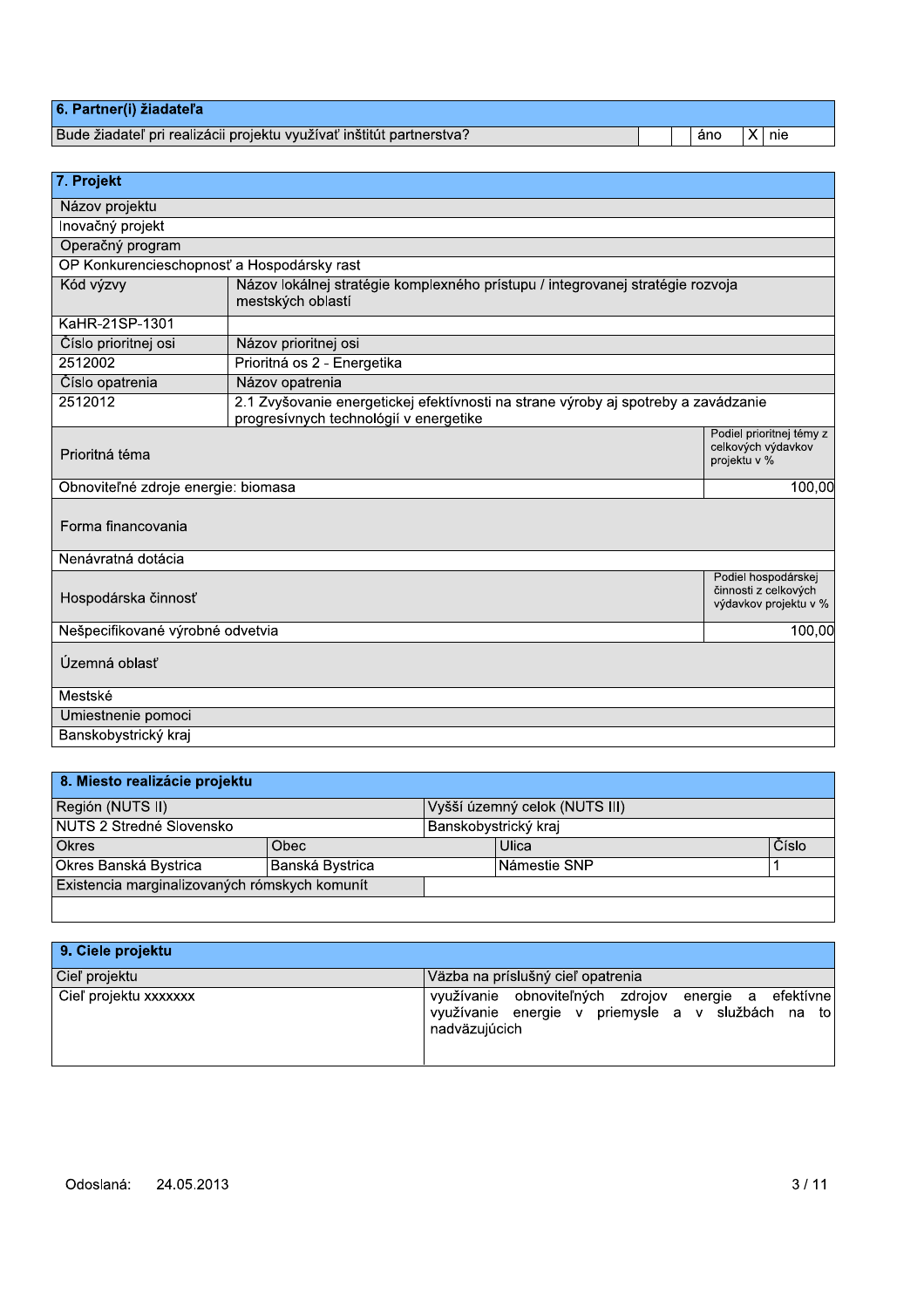| Špecifické ciele projektu | Väzba na príslušné aktivity opatrenia                                                                                                                                                  |
|---------------------------|----------------------------------------------------------------------------------------------------------------------------------------------------------------------------------------|
| Špecifický cieľ 1         | zníženie energetickej náročnosti stavebných objektov v oblasti<br>priemyslu a služieb na to nadväzujúcich prostredníctvom ich<br>rekonštrukcie a modernizácie                          |
| Špecifický cieľ 2         | rekonštrukcia a modernizácia existujúcich energetických<br>zariadení za účelom zvýšenia energetickej účinnosti                                                                         |
| Špecifický cieľ 3         | rekonštrukcia a modernizácia existujúcich energetických<br>zariadení s maximálnym inštalovaným tepelným výkonom 50<br>MWt na báze fosílnych palív na zariadenia využívajúce<br>biomasu |

| 10. Stručný popis projektu                                                                                                                                                                             |
|--------------------------------------------------------------------------------------------------------------------------------------------------------------------------------------------------------|
| a) Východisková situácia                                                                                                                                                                               |
| Žiadateľ uvádza najmä:                                                                                                                                                                                 |
|                                                                                                                                                                                                        |
| - východiskovú situáciu v regióne, v ktorom sa má projekt realizovať;<br>- východiskovú situáciu žiadateľa a iných cieľových skupín;                                                                   |
| - výstupy zo SWOT analýzy žiadateľa, ktoré sú predpokladom na realizáciu projektu.                                                                                                                     |
| b) Situácia po ukončení realizácie aktivít projektu                                                                                                                                                    |
| Žiadateľ uvádza najmä:                                                                                                                                                                                 |
|                                                                                                                                                                                                        |
| - čo bude výsledkom projektu po zrealizovaní jednotlivých aktivít;                                                                                                                                     |
| - dôvod, prečo projekt plánuje dosiahnuť hodnoty merateľných ukazovateľov uvedené v sekcii 12 a akým spôsobom                                                                                          |
| majú byť tieto hodnoty dosiahnuté;<br>- predpokladaný stav po úspešnom ukončení projektu spolu s možnými negatívnymi stavmi: ako žiadateľ navrhuje riešiť                                              |
| možné nenapĺňanie merateľných ukazovateľov z dôvodu vzniku nepredvídaných okolností, prípadne situácie zavinenej                                                                                       |
| samotným žiadateľom a pod.;                                                                                                                                                                            |
| - súvislosti projektu s možnými aktivitami v regióne, v ktorom má byť projekt zrealizovaný, t.j. previazanosť na budúce                                                                                |
| aktivity iných subjektov alebo samotného žiadateľa.                                                                                                                                                    |
| c) Spôsob realizácie projektu                                                                                                                                                                          |
| Žiadateľ uvádza najmä:                                                                                                                                                                                 |
|                                                                                                                                                                                                        |
| - popis realizácie projektu s odôvodnením rozvrhu aktivít (časový rozvrh aktivít), potreba investície do vybraných aktivít,<br>a pod.;                                                                 |
| - organizačné zabezpečenie realizácie projektu;                                                                                                                                                        |
| - zdôvodnenie previazanosti realizácie aktivít s dosiahnutím stanovených cieľov.                                                                                                                       |
| d) Zdôvodnenie vhodnosti realizácie projektu                                                                                                                                                           |
| Žiadateľ uvádza najmä:                                                                                                                                                                                 |
|                                                                                                                                                                                                        |
| - zdôvodnenie nevyhnutnosti pomoci, t.j. preukázanie, že bez pomoci z NFP by projekt nebolo možné zrealizovať alebo                                                                                    |
| by bol zrealizovaný v menšom rozsahu;<br>- súčasnú situáciu v regióne / sektore a nevyhnutnosť realizácie projektu s ohľadom na okamžité účinky pomoci;                                                |
| - spojitosť so strategickými a plánovacími dokumentmi príslušného kraja, regiónu, VÚC či obce;                                                                                                         |
| - skúsenosti žiadateľa s realizáciou dlhodobejších projektov (nielen spolufinancovaných z verejných prostriedkov).                                                                                     |
| e) Udržateľnosť výsledkov projektu                                                                                                                                                                     |
| Žiadateľ uvádza najmä:                                                                                                                                                                                 |
|                                                                                                                                                                                                        |
| - spôsob zabezpečenia trvalej udržateľnosti výstupov a výsledkov projektu, t.j. spôsob financovania ďalšej výroby                                                                                      |
| žiadateľa alebo poskytovania služieb, udržanie počtu zamestnancov na rovnakej úrovni. Práve v tejto časti by mal                                                                                       |
| žiadateľ uviesť, ako plánujete čeliť možným ohrozeniam v budúcnosti (zo SWOT analýzy);<br>- ďalej žiadateľ popíše ako bude projekt pokračovať po ukončení realizácie aktivít projektu, vrátane spôsobu |
| zabezpečenia udržateľnosti výsledkov projektu žiadateľom z finančného a prevádzkového hľadiska po ukončení                                                                                             |
| realizácie aktivít projektu v stanovenom rozsahu a kvalite. Uviesť aj zhrnutie výsledkov finančnej analýzy.                                                                                            |

| 11. Časový rámec realizácie projektu          |  |
|-----------------------------------------------|--|
| Dĺžka realizácie aktivít projektu v mesiacoch |  |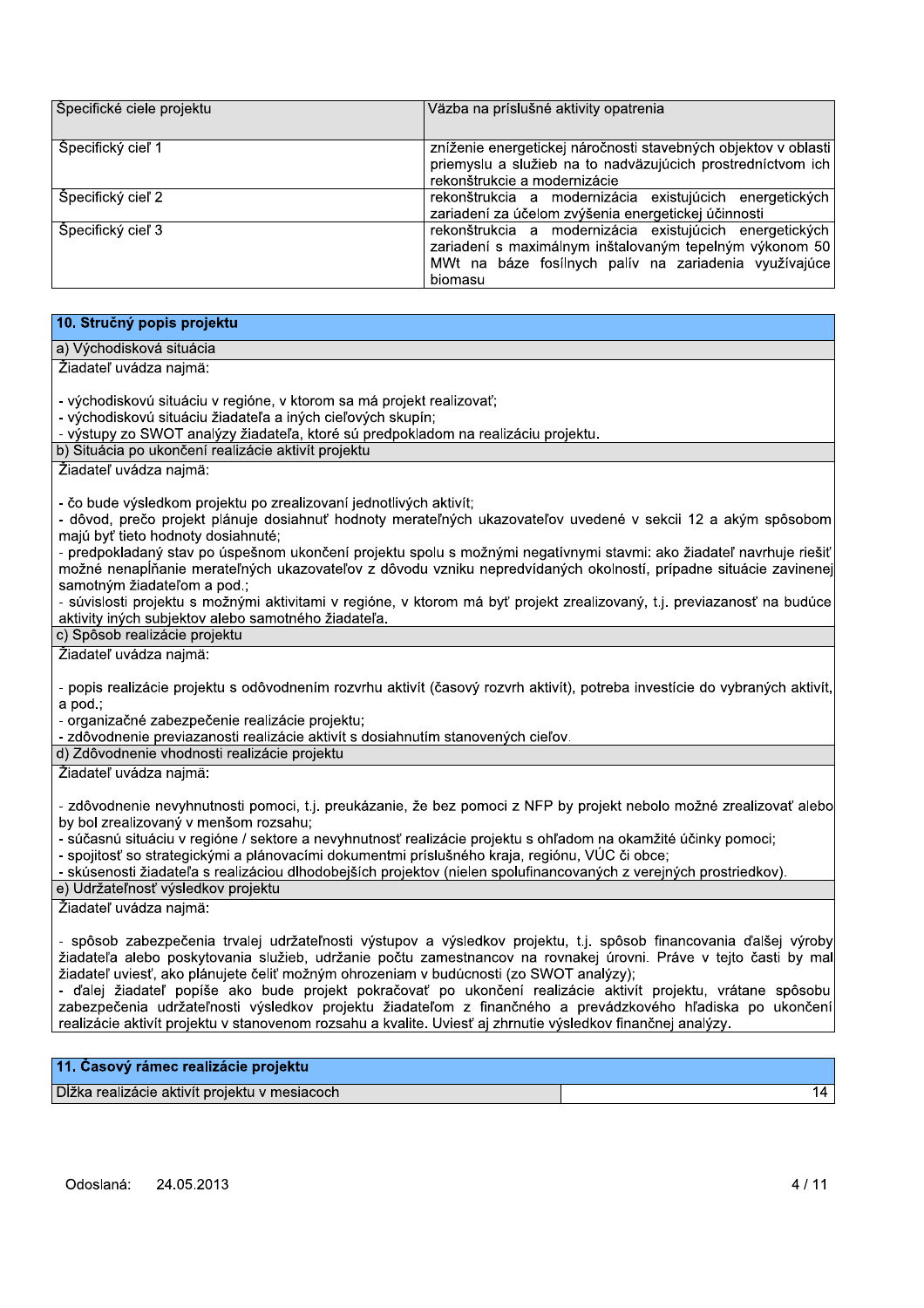| Predpokladaný časový harmonogram navrhovaných aktivít v rámci projektu |           |                                                      |
|------------------------------------------------------------------------|-----------|------------------------------------------------------|
| Názov aktivity                                                         | Začiatok  | Ukončenie<br>realizácie aktivity realizácie aktivity |
| Hlavné aktivity                                                        | (MM/RRRR) | (MM/RRRR)                                            |
| Názov aktivity 1                                                       | 10/2013   | 11/2014                                              |
| Podporné aktivity                                                      |           |                                                      |
| Riadenie projektu                                                      | 10/2013   | 11/2014                                              |
| Publicita a informovanosť                                              | 10/2013   | 11/2014                                              |

|          | 12. Hodnoty merateľných ukazovateľov                                                  |                   |                         |            |                      |      |
|----------|---------------------------------------------------------------------------------------|-------------------|-------------------------|------------|----------------------|------|
| Typ      | Názov                                                                                 | Merná<br>jednotka | Východisková<br>hodnota | <b>Rok</b> | Plánovaná<br>hodnota | Rok  |
| výsledok | Zateplená plocha                                                                      | m2                | 0.0000                  | 2013       | 350,0000             | 2014 |
| výsledok | Zvýšený inštalovaný výkon<br>zariadenia zodpovedajúci<br>obnoviteľným zdrojom energie | МW                | 0.0000                  | 2013       | 0.5000               | 2014 |
| dopad    | Nárast pridanej hodnoty                                                               | Eur               | 500 000,0000            | 2007       | 1 300 000,0000       | 2019 |
| dopad    | Nárast tržieb                                                                         | lEur.             | 500 000,0000            | 2007       | 3 000 000,0000       | 2019 |
| dopad    | Uspora energie                                                                        | GJ/rok            | 0.0000                  | 2014       | 100,0000             | 2019 |
| dopad    | Výroba energie z obnoviteľných MWh/rok<br>zdrojov energie                             |                   | 0.0000                  | 2014       | 550,0000             | 2019 |

| 13. Rozpočet projektu (v EUR)                                                                             |                                      |                                        |                                    |                                                                                |
|-----------------------------------------------------------------------------------------------------------|--------------------------------------|----------------------------------------|------------------------------------|--------------------------------------------------------------------------------|
| Názov skupiny výdavkov                                                                                    | Oprávnené<br>výdavky<br>$(v$ EUR $)$ | Neoprávnené<br>výdavky<br>$(v$ EUR $)$ | Celkové<br>výdavky<br>$(v$ EUR $)$ | Podiel<br>oprávnených<br>výdavkov<br>z celkových<br>výdavkov<br>projektu (v %) |
| 713004 Nákup prevádzkových strojov,                                                                       | 1 000 000,00                         | 0,00                                   | 1 000 000.00                       | 100,00                                                                         |
| Iné neoprávnené výdavky                                                                                   | 0.00                                 | 0.00                                   |                                    | 0,00<br>0.00                                                                   |
| Spolu                                                                                                     | 1000000,00                           | 0,00                                   | 1000000,00                         | 100,00                                                                         |
| Bolo vykonané verejné obstarávanie (VO) / obchodná verejná súťaž (OVS)<br>pred predložením žiadosti o NFP |                                      |                                        | áno                                | $ \overline{X} $ nie                                                           |
| Objem prostriedkov zazmluvnených na základe VO/OVS pred podaním žiadosti o NFP (v EUR)                    |                                      |                                        |                                    | 0,00                                                                           |

| 14. Zdroje financovania projektu:                            |              |
|--------------------------------------------------------------|--------------|
| Celkové výdavky projektu (v EUR)                             | 1 000 000,00 |
| Celkové oprávnené výdavky (v EUR)                            | 1 000 000,00 |
| Celkové neoprávnené výdavky (v EUR)                          | 0,00         |
| Požadovaná výška nenávratného finančného príspevku (v EUR)   | 500 000,00   |
| Intenzita pomoci (v %)                                       | 50,00        |
| Zdroje žiadateľa celkom (v EUR)                              | 500 000,00   |
| Predpokladaný čistý príjem z projektu (v EUR)                | 0,00         |
| Objem oprávnených výdavkov realizovaných dodávateľmi (v EUR) | 1 000 000,00 |

|                   | 15. Súlad s horizontálnymi prioritami                                                         |       |                                  |     |                        |     |                    |     |
|-------------------|-----------------------------------------------------------------------------------------------|-------|----------------------------------|-----|------------------------|-----|--------------------|-----|
| špecifikujte ako. | A / Prispeje projekt k napĺňaniu cieľov horizontálnej priority Informačná spoločnosť? Ak áno, |       |                                  |     |                        | áno | $ \mathsf{X} $ nie |     |
|                   |                                                                                               |       |                                  |     |                        |     |                    |     |
| Typ               | Názov                                                                                         | Merná | Východisková<br>jednotka hodnota | Rok | Plánovaná<br>∣ hodnota |     |                    | Rok |
|                   |                                                                                               |       |                                  |     |                        |     |                    |     |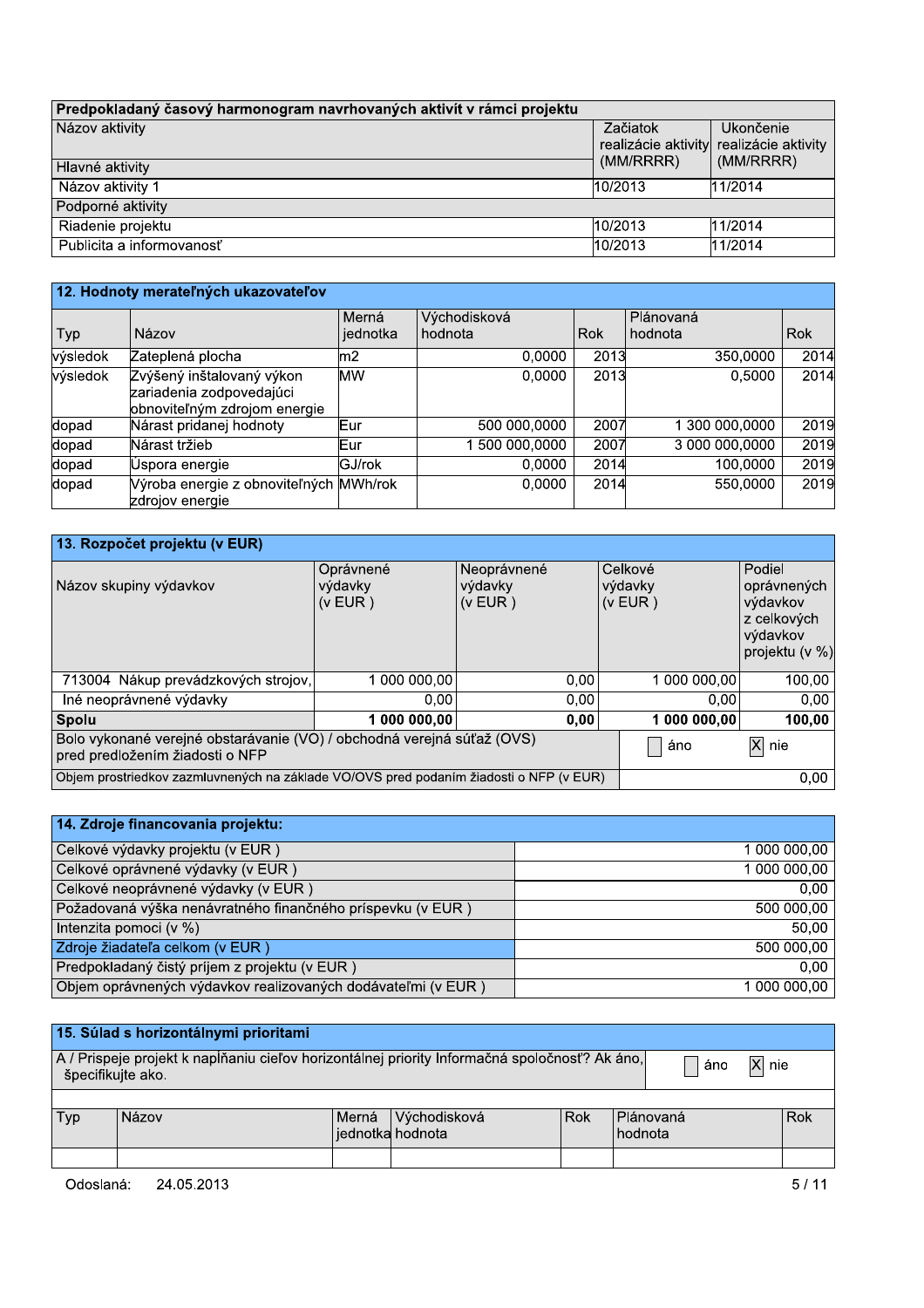|                   | B / Prispeje projekt k naplňaniu cieľov horizontálnej priority trvalo udržateľný rozvoj? Ak áno.<br>špecifikujte ako.        |        |                                  |            |                      | $ \mathsf{X} $<br>áno<br>nie                |      |
|-------------------|------------------------------------------------------------------------------------------------------------------------------|--------|----------------------------------|------------|----------------------|---------------------------------------------|------|
|                   | Žiadateľ uvedie slovne príspevok projektu k horizontálnej priorite trvalo udržateľný rozvoj.                                 |        |                                  |            |                      |                                             |      |
| Typ               | Názov                                                                                                                        | Merná  | Východisková<br>jednotka hodnota | <b>Rok</b> | Plánovaná<br>hodnota |                                             | Rok  |
| výsledok          | Zateplená plocha                                                                                                             | lm2    | 0,0000                           | 2013       |                      | 350,0000                                    | 2014 |
| výsledok          | Zvýšený inštalovaný výkon<br>zariadenia zodpovedajúci<br>obnoviteľným zdrojom energie                                        | lMW    | 0,0000                           | 2013       |                      | 0,5000                                      | 2014 |
| dopad             | Úspora energie                                                                                                               | GJ/rok | 0,0000                           | 2014       |                      | 100,0000                                    | 2019 |
|                   | C / Prispeje projekt k napĺňaniu cieľov horizontálnej priority marginalizované rómske<br>komunity? Ak áno, špecifikujte ako. |        |                                  |            |                      | $ \mathsf{X} $<br>nie<br>áno                |      |
| Typ               | Názov                                                                                                                        | Merná  | Východisková<br>jednotka hodnota | Rok        | Plánovaná<br>hodnota |                                             | Rok  |
|                   |                                                                                                                              |        |                                  |            |                      |                                             |      |
|                   |                                                                                                                              |        |                                  |            |                      |                                             |      |
| špecifikujte ako. | D / Prispieva projekt k napĺňaniu cieľov horizontálnej priority rovnosť príležitostí? Ak áno,                                |        |                                  |            |                      | $ {\boldsymbol{\mathsf{X}}} $<br>nie<br>áno |      |
|                   |                                                                                                                              |        |                                  |            |                      |                                             |      |
| Typ               | Názov                                                                                                                        | Merná  | Východisková<br>jednotka hodnota | <b>Rok</b> | Plánovaná<br>hodnota |                                             | Rok  |
|                   |                                                                                                                              |        |                                  |            |                      |                                             |      |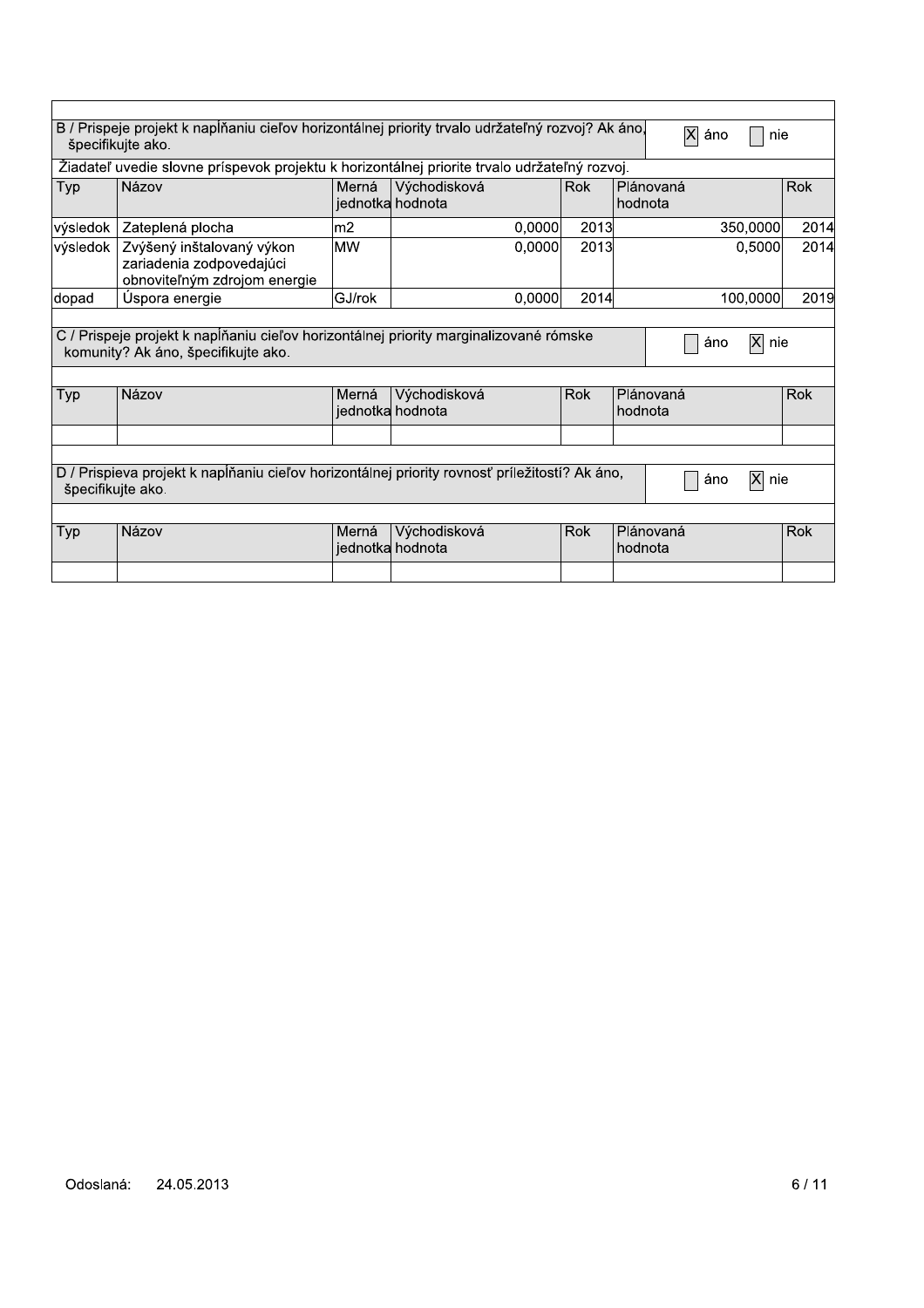|      | 16. Zoznam povinných príloh z žiadosti o NFP                                                                                                               |
|------|------------------------------------------------------------------------------------------------------------------------------------------------------------|
| P.č. | Názov prílohy                                                                                                                                              |
| 1.   | Opis projektu                                                                                                                                              |
| 2.   | Cenová ponuka                                                                                                                                              |
| 3.   | Elektronické neprepisovateľné médium                                                                                                                       |
| 4.   | Podrobný rozpočet projektu                                                                                                                                 |
| 5.   | Finančná analýza                                                                                                                                           |
| 6.   | Index bonity                                                                                                                                               |
| 7.   | Modelové vyhlásenie na kvalifikovanie sa ako MSP                                                                                                           |
| 8.   | Učtovná závierka                                                                                                                                           |
| 9.   | Doklad preukazujúci právnu subjektivitu žiadateľa                                                                                                          |
| 10.  | Výpis z registra trestov                                                                                                                                   |
| 11.  | Doklad preukazujúci vlastnícky alebo iný právny vzťah žiadateľa oprávňujúci žiadateľa užívať všetky<br>nehnuteľnosti, ktoré súvisia s realizáciou projektu |
| 12.  | Doklad v zmysle zákona č. 50/1976 Zb. o územnom plánovaní a stavebnom poriadku (stavebný zákon)                                                            |
| 13.  | Doklad o vplyve realizácie projektu na životné prostredie                                                                                                  |
| 14.  | Doklad v zmysle zákona č. 51/1988 Zb. o banskej činnosti, výbušninách a o štátnej banskej správe                                                           |
| 15.  | Správa z energetického auditu                                                                                                                              |
|      |                                                                                                                                                            |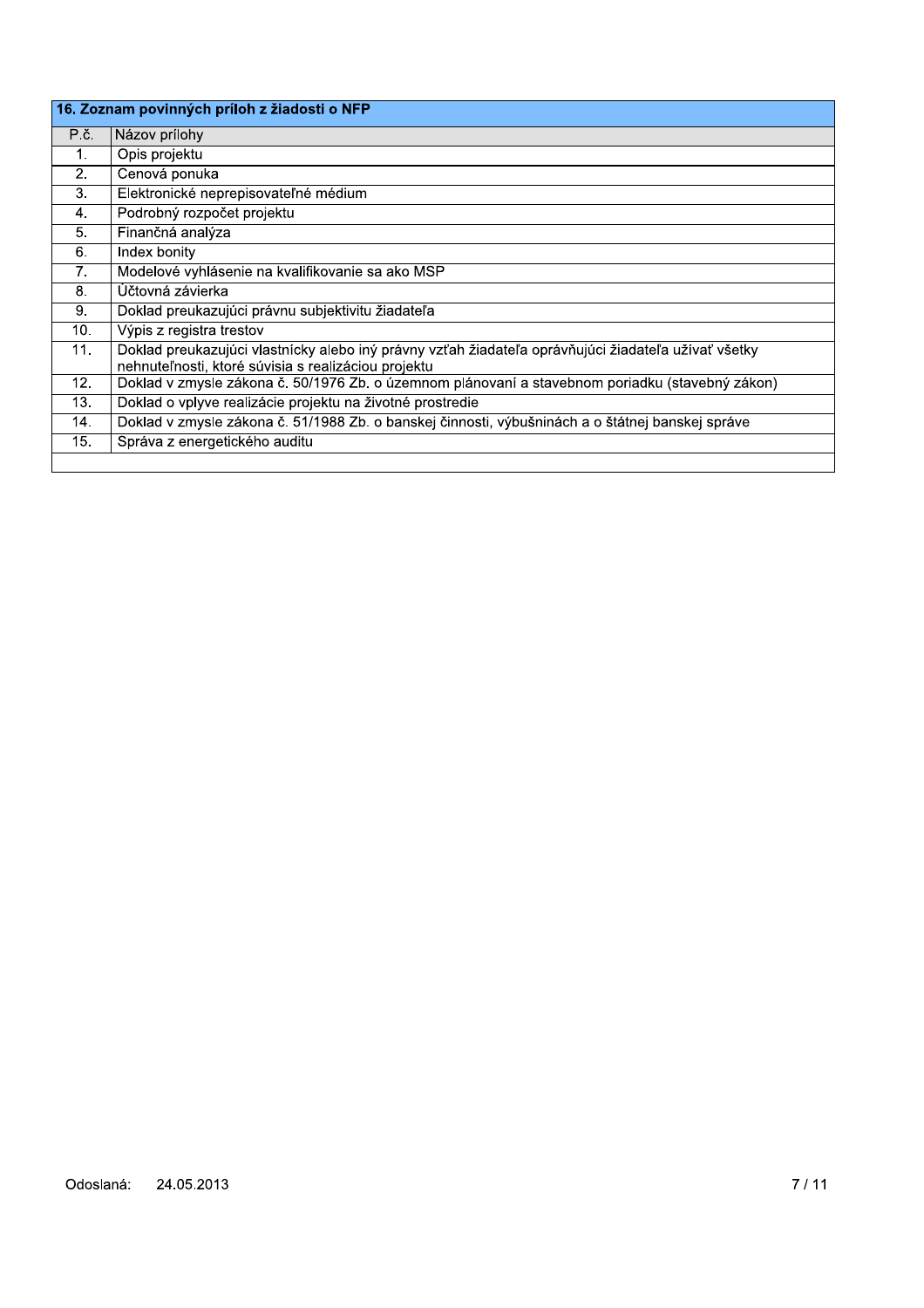#### 17. Čestné vyhlásenie žiadateľa

Ja, dolu podpísaný žiadateľ (štatutárny orgán žiadateľa) čestne vyhlasujem, že:

- všetky informácie obsiahnuté v žiadosti o nenávratný finančný príspevok sú úplné, pravdivé a správne,

- zabezpečím finančné prostriedky na spolufinancovanie projektu tak, aby nebola ohrozená jeho implementácia,

- na oprávnené výdavky uvedené v projekte nežiadam o inú pomoc a ani som na tieto výdavky v minulosti nezískal nenávratnú finančnú pomoc.

- spĺňam podmienky oprávnenosti žiadateľa uvedené v príslušnej výzve na predkladanie žiadostí o NFP,

- údaje uvedené v žiadosti o NFP sú identické s údajmi odoslanými prostredníctvom verejnej časti portálu ITMS,

- som si vedomý skutočnosti, že na NFP nie je právny nárok.

Zaväzujem sa bezodkladne písomne informovať poskytovateľa o všetkých zmenách, ktoré sa týkajú uvedených údajov a skutočností. Súhlasím so správou, spracovaním a uchovávaním všetkých uvedených osobných údajov v súlade so zák. č. 428/2002 Z. z. o ochrane osobných údajov v znení neskorších predpisov pre účely implementácie príslušného operačného programu.

| ritu'<br>menc<br>า orie∠ i | <b>ZVISKC</b><br>upcu(-ov)<br>n<br>zástur<br>. CTO<br>.<br>10 M –<br>пег<br>. . v .<br>sialulall |                               |     |
|----------------------------|--------------------------------------------------------------------------------------------------|-------------------------------|-----|
| Ing                        | $\overline{\phantom{a}}$<br>$\sim$                                                               | $\sim$<br>Mr<br><b>KVICKd</b> | . . |

Podpis štatutárneho(-nych) zástupcu(-ov):

| Miesto podpisu:            | . svstricc<br>ньа  |
|----------------------------|--------------------|
| <b>Dái</b><br>™um podpisu. | 5.2013<br>05<br>24 |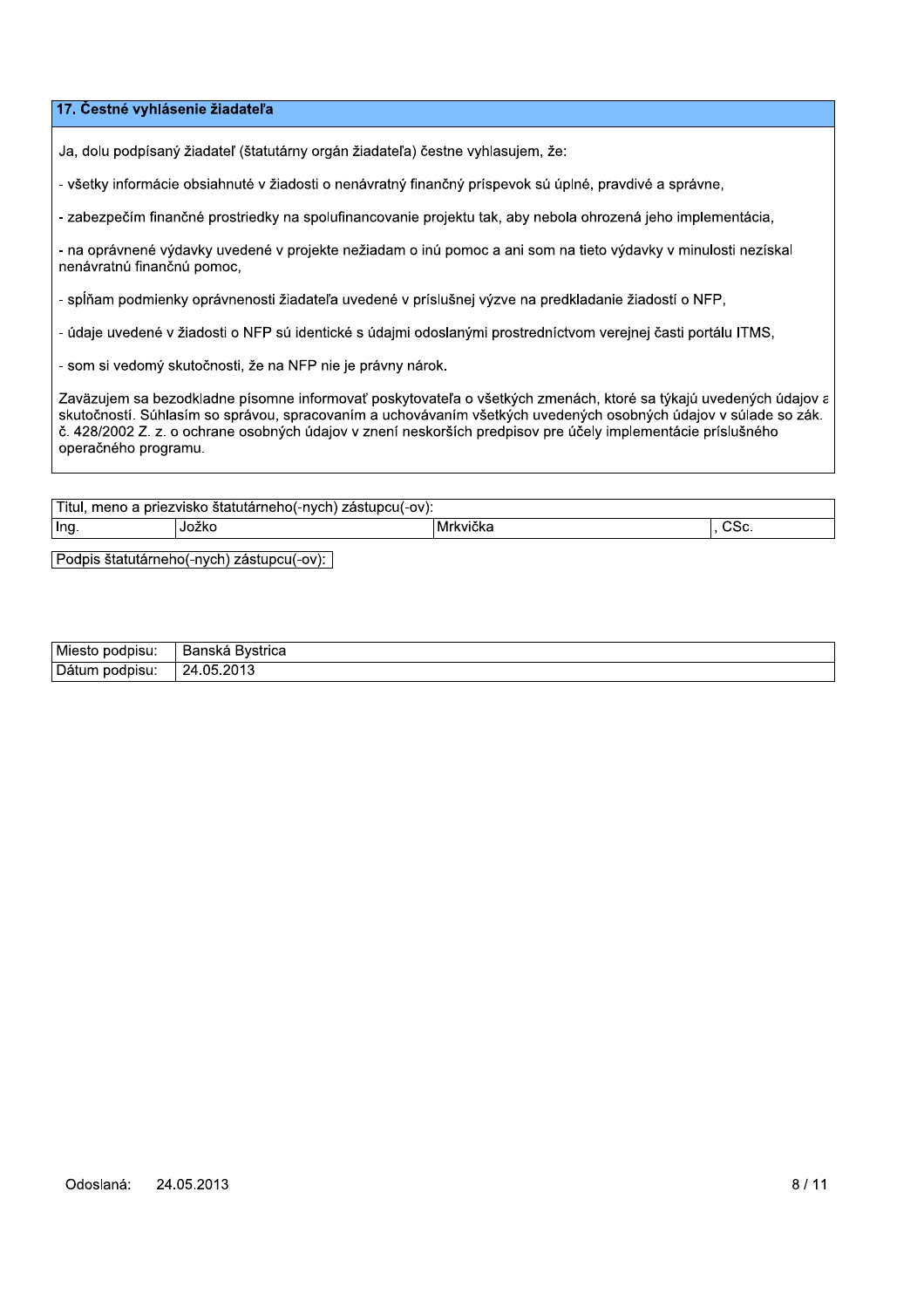Odoslaná: 24.05.2013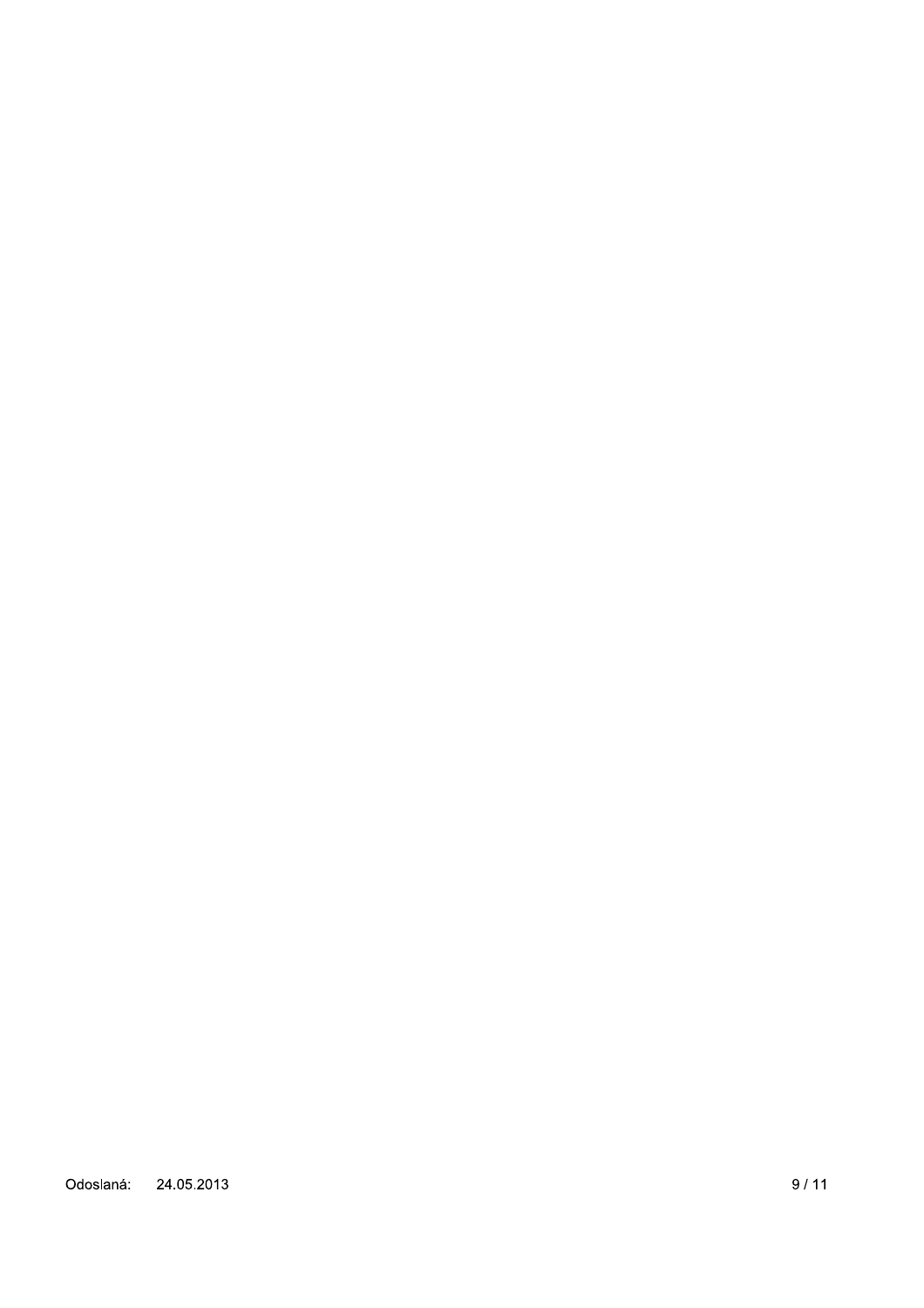| 18. Špecifické polia           |                                                                                                                                                                                                                                                                                                                                                                                                                                                                                                                                                                                                                                                                                                                                                                                                                                                                                                                                                                                                                                                                                                                                                                                                                                                                                                                                                                                                                                                                                                                                                                                                 |              |
|--------------------------------|-------------------------------------------------------------------------------------------------------------------------------------------------------------------------------------------------------------------------------------------------------------------------------------------------------------------------------------------------------------------------------------------------------------------------------------------------------------------------------------------------------------------------------------------------------------------------------------------------------------------------------------------------------------------------------------------------------------------------------------------------------------------------------------------------------------------------------------------------------------------------------------------------------------------------------------------------------------------------------------------------------------------------------------------------------------------------------------------------------------------------------------------------------------------------------------------------------------------------------------------------------------------------------------------------------------------------------------------------------------------------------------------------------------------------------------------------------------------------------------------------------------------------------------------------------------------------------------------------|--------------|
| Skupina polí                   | Žiadateľ súhlasí:                                                                                                                                                                                                                                                                                                                                                                                                                                                                                                                                                                                                                                                                                                                                                                                                                                                                                                                                                                                                                                                                                                                                                                                                                                                                                                                                                                                                                                                                                                                                                                               |              |
| Názov poľa                     |                                                                                                                                                                                                                                                                                                                                                                                                                                                                                                                                                                                                                                                                                                                                                                                                                                                                                                                                                                                                                                                                                                                                                                                                                                                                                                                                                                                                                                                                                                                                                                                                 | Hodnota poľa |
|                                | so sprístupnením informácií o tejto žiadosti o nenávratný finančný príspevok                                                                                                                                                                                                                                                                                                                                                                                                                                                                                                                                                                                                                                                                                                                                                                                                                                                                                                                                                                                                                                                                                                                                                                                                                                                                                                                                                                                                                                                                                                                    | Nie          |
|                                | pred ukončením jej procesu konania o žiadosti                                                                                                                                                                                                                                                                                                                                                                                                                                                                                                                                                                                                                                                                                                                                                                                                                                                                                                                                                                                                                                                                                                                                                                                                                                                                                                                                                                                                                                                                                                                                                   |              |
|                                |                                                                                                                                                                                                                                                                                                                                                                                                                                                                                                                                                                                                                                                                                                                                                                                                                                                                                                                                                                                                                                                                                                                                                                                                                                                                                                                                                                                                                                                                                                                                                                                                 |              |
| Skupina polí                   | Žiadateľ čestne vyhlasuje, že:                                                                                                                                                                                                                                                                                                                                                                                                                                                                                                                                                                                                                                                                                                                                                                                                                                                                                                                                                                                                                                                                                                                                                                                                                                                                                                                                                                                                                                                                                                                                                                  |              |
| Názov poľa                     |                                                                                                                                                                                                                                                                                                                                                                                                                                                                                                                                                                                                                                                                                                                                                                                                                                                                                                                                                                                                                                                                                                                                                                                                                                                                                                                                                                                                                                                                                                                                                                                                 | Hodnota poľa |
|                                | má vysporiadané finančné vzťahy so štátnym rozpočtom<br>nie je voči nemu vedený nútený výkon rozhodnutia                                                                                                                                                                                                                                                                                                                                                                                                                                                                                                                                                                                                                                                                                                                                                                                                                                                                                                                                                                                                                                                                                                                                                                                                                                                                                                                                                                                                                                                                                        | Áno<br>áno   |
|                                | nenárokuje sa voči nemu vrátenie pomoci na základe predchádzajúceho                                                                                                                                                                                                                                                                                                                                                                                                                                                                                                                                                                                                                                                                                                                                                                                                                                                                                                                                                                                                                                                                                                                                                                                                                                                                                                                                                                                                                                                                                                                             | Àno          |
|                                | rozhodnutia Európskej komisie, ktorým bola poskytnutá pomoc označená za                                                                                                                                                                                                                                                                                                                                                                                                                                                                                                                                                                                                                                                                                                                                                                                                                                                                                                                                                                                                                                                                                                                                                                                                                                                                                                                                                                                                                                                                                                                         |              |
|                                | neoprávnenú a nezlučiteľnú so spoločným trhom                                                                                                                                                                                                                                                                                                                                                                                                                                                                                                                                                                                                                                                                                                                                                                                                                                                                                                                                                                                                                                                                                                                                                                                                                                                                                                                                                                                                                                                                                                                                                   |              |
|                                | zachová investíciu v regióne prijímajúcom pomoc najmenej počas doby                                                                                                                                                                                                                                                                                                                                                                                                                                                                                                                                                                                                                                                                                                                                                                                                                                                                                                                                                                                                                                                                                                                                                                                                                                                                                                                                                                                                                                                                                                                             | áno          |
| udržateľnosti projektu 5 rokov | vykoná verejné obstarávanie na dodanie tovarov, uskutočnenie stavebných                                                                                                                                                                                                                                                                                                                                                                                                                                                                                                                                                                                                                                                                                                                                                                                                                                                                                                                                                                                                                                                                                                                                                                                                                                                                                                                                                                                                                                                                                                                         | áno          |
|                                | prác a poskytnutie služieb vo vzťahu k predloženej žiadosti o NFP, pričom                                                                                                                                                                                                                                                                                                                                                                                                                                                                                                                                                                                                                                                                                                                                                                                                                                                                                                                                                                                                                                                                                                                                                                                                                                                                                                                                                                                                                                                                                                                       |              |
|                                | proces verejného obstarávania začne najskôr v deň uzávierky výzvy,                                                                                                                                                                                                                                                                                                                                                                                                                                                                                                                                                                                                                                                                                                                                                                                                                                                                                                                                                                                                                                                                                                                                                                                                                                                                                                                                                                                                                                                                                                                              |              |
|                                | najneskôr však do 45 dní od uzavretia zmluvy o poskytnutí NFP, v súlade so                                                                                                                                                                                                                                                                                                                                                                                                                                                                                                                                                                                                                                                                                                                                                                                                                                                                                                                                                                                                                                                                                                                                                                                                                                                                                                                                                                                                                                                                                                                      |              |
|                                | Zákonom č. 25/2006 Z.z. o verejnom obstarávaní a o zmene a doplnení                                                                                                                                                                                                                                                                                                                                                                                                                                                                                                                                                                                                                                                                                                                                                                                                                                                                                                                                                                                                                                                                                                                                                                                                                                                                                                                                                                                                                                                                                                                             |              |
|                                | niektorých zákonov v znení neskorších predpisov a v súlade s podmienkami<br>stanovenými poskytovateľom pomoci                                                                                                                                                                                                                                                                                                                                                                                                                                                                                                                                                                                                                                                                                                                                                                                                                                                                                                                                                                                                                                                                                                                                                                                                                                                                                                                                                                                                                                                                                   |              |
|                                | pomoc nebude použitá na podporu investícií, ktoré sa dotýkajú                                                                                                                                                                                                                                                                                                                                                                                                                                                                                                                                                                                                                                                                                                                                                                                                                                                                                                                                                                                                                                                                                                                                                                                                                                                                                                                                                                                                                                                                                                                                   | Áno          |
|                                | premiestnenia zariadenia, jeho výroby alebo služieb z iného členského štátu                                                                                                                                                                                                                                                                                                                                                                                                                                                                                                                                                                                                                                                                                                                                                                                                                                                                                                                                                                                                                                                                                                                                                                                                                                                                                                                                                                                                                                                                                                                     |              |
|                                | EÚ (relevantné pre veľké podniky)                                                                                                                                                                                                                                                                                                                                                                                                                                                                                                                                                                                                                                                                                                                                                                                                                                                                                                                                                                                                                                                                                                                                                                                                                                                                                                                                                                                                                                                                                                                                                               |              |
|                                | nezrealizoval 30% a viac svojho obratu v predchádzajúcom účtovnom obdobĺÁno                                                                                                                                                                                                                                                                                                                                                                                                                                                                                                                                                                                                                                                                                                                                                                                                                                                                                                                                                                                                                                                                                                                                                                                                                                                                                                                                                                                                                                                                                                                     |              |
| I Zmluvy o založení ES         | v oblasti prvovýroby poľnohospodárskych produktov vymenovaných v prílohe                                                                                                                                                                                                                                                                                                                                                                                                                                                                                                                                                                                                                                                                                                                                                                                                                                                                                                                                                                                                                                                                                                                                                                                                                                                                                                                                                                                                                                                                                                                        |              |
|                                | všetky kópie žiadosti o NFP a jej príloh sú identické s originálom žiadosti o                                                                                                                                                                                                                                                                                                                                                                                                                                                                                                                                                                                                                                                                                                                                                                                                                                                                                                                                                                                                                                                                                                                                                                                                                                                                                                                                                                                                                                                                                                                   | Áno          |
| NFP a jej príloh               |                                                                                                                                                                                                                                                                                                                                                                                                                                                                                                                                                                                                                                                                                                                                                                                                                                                                                                                                                                                                                                                                                                                                                                                                                                                                                                                                                                                                                                                                                                                                                                                                 |              |
|                                |                                                                                                                                                                                                                                                                                                                                                                                                                                                                                                                                                                                                                                                                                                                                                                                                                                                                                                                                                                                                                                                                                                                                                                                                                                                                                                                                                                                                                                                                                                                                                                                                 |              |
| Skupina polí                   | V zmysle § 11 ods. 7 písm. a) zákona č. 563/2009 Z. z. o správe daní (daňový poriadok) a o zmene a<br>doplnení niektorých zákonov dobrovoľne súhlasím s tým, aby miestne príslušný Daňový úrad, resp.<br>Kompetenčné centrum finančných operácií oznámilo Ministerstvu hospodárstva Slovenskej republiky a<br>Slovenskej inovačnej a energetickej agentúre (ďalej aj ako "oprávnené subjekty") informáciu o:<br>existencii, resp. neexistencii daňových nedoplatkov; prípadnom spôsobe vyrovnávania záväzkov<br>žiadateľa voči daňovým subjektom (napr. splátkový kalendár); stave vymáhania prípadných nedoplatkov<br>Predmetné údaje je miestne príslušný Daňový úrad, resp. Kompetenčné centrum finančných operácií<br>oprávnené oznámiť oprávneným subjektom v súvislosti so zabezpečením systému riadenia a kontroly<br>poskytovania prostriedkov žiadateľovi z verejných zdrojov Európskej únie a štátneho rozpočtu podľa<br>zákona č. 528/2008 Z. z. o pomoci a podpore poskytovanej z fondov Európskej únie v znení neskorších<br>predpisov. Súhlas sa udeľuje na obdobie od predloženia žiadosti o nenávratný finančný príspevok do:<br>uplynutia obdobia udržateľnosti projektu; odstúpenia od zmluvy o poskytnutí nenávratného finančného<br>príspevku; márneho uplynutia lehoty na prijatie návrhu zmluvy o poskytnutí NFP úspešným žiadateľom;<br>vydania rozhodnutia o neschválení žiadosti; doručenia odvolania tohto súhlasu oprávnenému subjektu.<br>Súhlas možno odvolať iba v prípade preukázaného porušenia podmienok spracúvania údajov, za<br>ktorých bol súhlas udelený. |              |
| Názov poľa                     |                                                                                                                                                                                                                                                                                                                                                                                                                                                                                                                                                                                                                                                                                                                                                                                                                                                                                                                                                                                                                                                                                                                                                                                                                                                                                                                                                                                                                                                                                                                                                                                                 | Hodnota poľa |
|                                | SÚHLASÍM S OZNÁMENÍM INFORMÁCIÍ O DAŇOVÝCH<br>NEDOPLATKOCH V ZMYSLE VYŠŠIE UVEDENÉHO                                                                                                                                                                                                                                                                                                                                                                                                                                                                                                                                                                                                                                                                                                                                                                                                                                                                                                                                                                                                                                                                                                                                                                                                                                                                                                                                                                                                                                                                                                            | Àno          |
|                                |                                                                                                                                                                                                                                                                                                                                                                                                                                                                                                                                                                                                                                                                                                                                                                                                                                                                                                                                                                                                                                                                                                                                                                                                                                                                                                                                                                                                                                                                                                                                                                                                 |              |
| Skupina polí                   | V zmysle § 170 ods. 2 zákona č. 461/2003 Z. z. o sociálnom poistení v znení neskorších predpisov<br>dobrovoľne súhlasím s tým, aby Sociálna poisťovňa so sídlom Ul. 29. augusta 8 a 10, 813 63 Bratislava<br>poskytla a overila údaje v nasledovnom rozsahu: IČO žiadateľa; IČZ žiadateľa; názov žiadateľa; adresu<br>sídla žiadateľa: ulicu, orientačné číslo, obec, PSČ; dátum začiatku registrácie žiadateľa ako<br>zamestnávateľa; dátum ukončenia registrácie žiadateľa ako zamestnávateľa; počet zamestnancov<br>žiadateľa, ktorí sú v registri poistencov registrovaní ako zamestnanci, ktorí nevykonávajú práce na<br>základe dohôd vykonávaných mimo pracovného pomeru u žiadateľa; počet zamestnancov žiadateľa,<br>ktorí sú v registri poistencov registrovaní ako zamestnanci, ktorí vykonávajú práce na základe dohôd<br>vykonávaných mimo pracovného pomeru u žiadateľa; spolu počet zamestnancov žiadateľa; informáciu o<br>plnení si odvodových povinností žiadateľa voči Sociálnej poisťovni vrátane informácie o výške                                                                                                                                                                                                                                                                                                                                                                                                                                                                                                                                                        |              |
|                                | nedoplatku, resp. dlhu. Predmetné údaje je Sociálna poisťovňa oprávnená poskytnúť, resp. overiť pre                                                                                                                                                                                                                                                                                                                                                                                                                                                                                                                                                                                                                                                                                                                                                                                                                                                                                                                                                                                                                                                                                                                                                                                                                                                                                                                                                                                                                                                                                             |              |